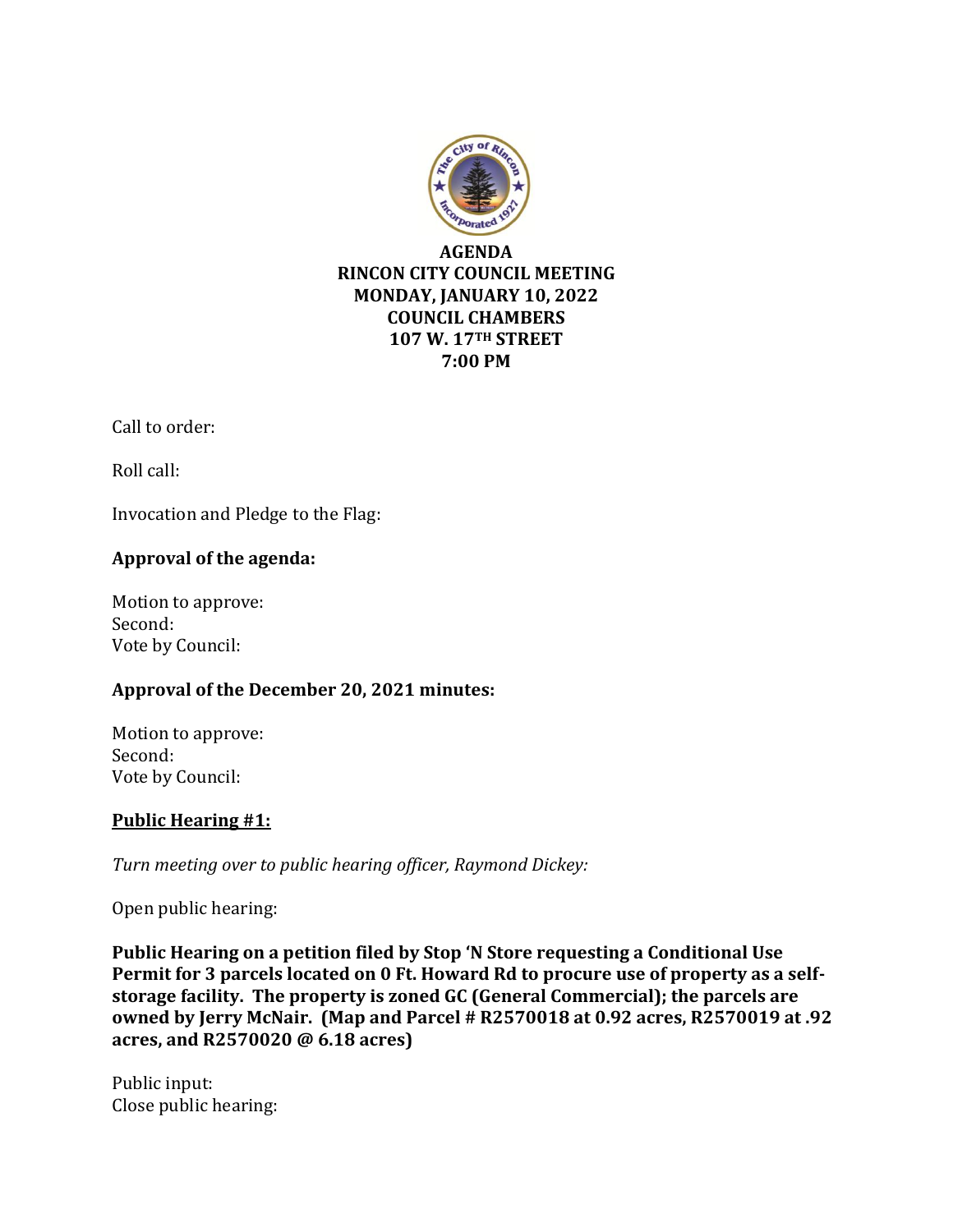*Turn the meeting back over to Mayor Lee.*

**Vote on a request filed by Stop 'N Store requesting a Conditional Use Permit for 3 parcels located on 0 Ft. Howard Rd to procure use of property as a self-storage facility. The property is zoned GC (General Commercial); the parcels are owned by Jerry McNair. (Map and Parcel # R2570018 at 0.92 acres, R2570019 at .92 acres, and R2570020 @ 6.18 acres)**

Motion to approve: Second: Vote by Council:

### **Public Hearing #2:**

*Turn meeting over to public hearing officer, Raymond Dickey:*

Open public hearing:

**Public Hearing on a petition filed by Greenland Developers requesting a Zoning Map Amendment for a 1,016.856 acre parcel located on 0 Hwy 21 to amend the zoning from PUD (Planned Unit Development) to LN (Limited Industrial); the parcel is owned by Greenland Developers Inc.. (Map and Parcel # R2610001)**

Public input: Close public hearing:

*Turn the meeting back over to Mayor Lee.*

**Vote on the first reading of a petition filed by Greenland Developers requesting a Zoning Map Amendment for a 1,016.856 acre parcel located on 0 Hwy 21 to amend the zoning from PUD (Planned Unit Development) to LN (Limited Industrial); the parcel is owned by Greenland Developers Inc.. (Map and Parcel # R2610001)**

Motion to approve: Second: Vote by Council:

#### **Public Hearing #3:**

*Turn meeting over to public hearing officer, Raymond Dickey:* Open public hearing:

**Public Hearing on petition filed by Chiragkumar Patel requesting a Zoning Map Amendment for a 4.46 acre parcel located at 0 Fort Howard Road to amend the zoning from R1 to GC (General Commercial); the property is owned by Kenneth P Rule. (Map and Parcel # 04750061A00)**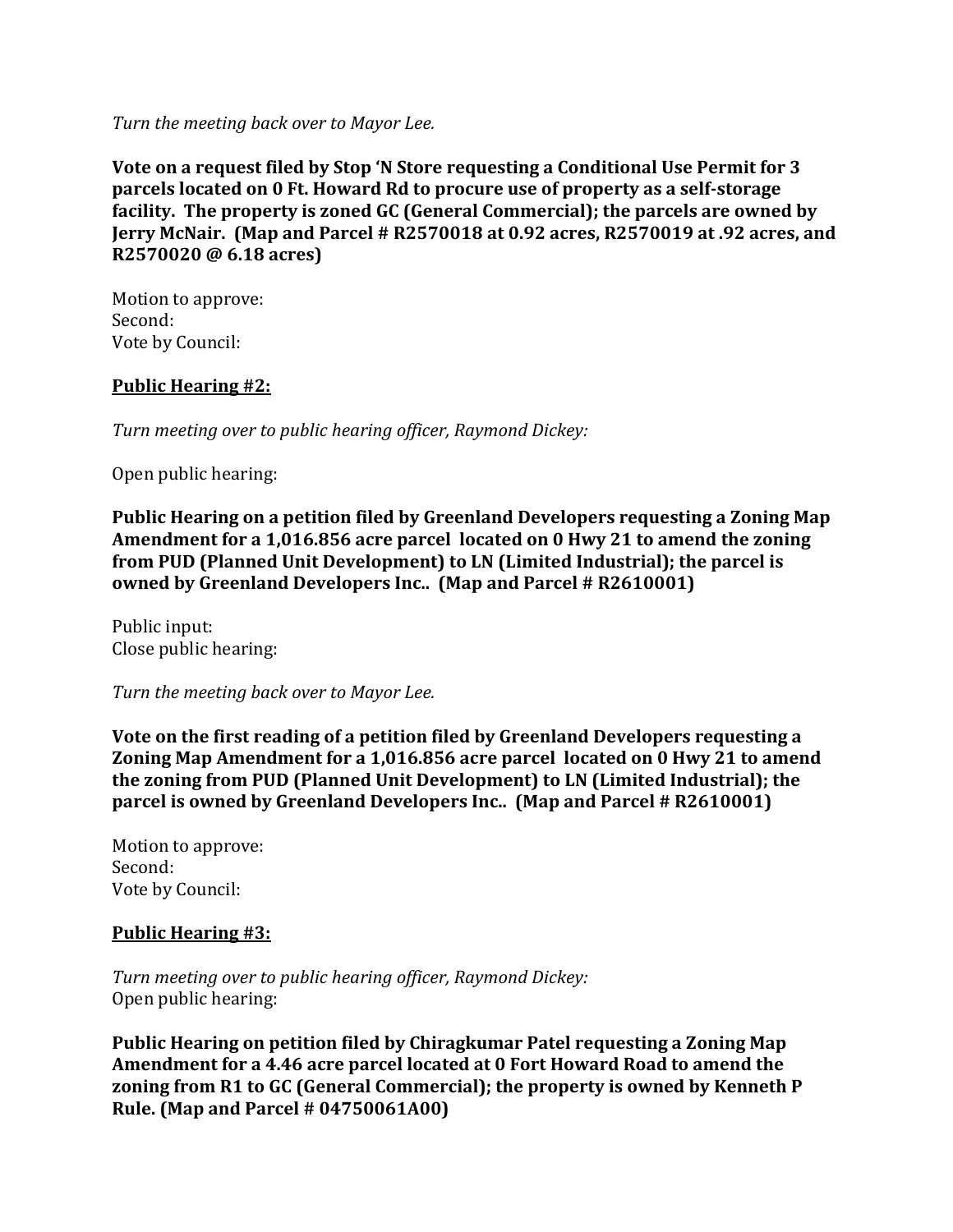Public input: Close public hearing:

*Turn the meeting back over to Mayor Lee.*

**Vote on the first reading of a petition filed by Chiragkumar Patel requesting a Zoning Map Amendment for a 4.46 acre parcel located at 0 Fort Howard Road to amend the zoning from R1 to GC (General Commercial); the property is owned by Kenneth P Rule. (Map and Parcel # 04750061A00)**

Motion to approve: Second: Vote by Council:

#### **Public Hearing #4:**

*Turn meeting over to public hearing officer, Raymond Dickey:*

Open public hearing:

**Public Hearing on petition filed by Chiragkumar Patel requesting a Zoning Map Amendment for a 67.95 acre parcel located at 1360 Fort Howard Road to amend the zoning from R1 to R4 (Residential); the property is owned by Kenneth P Rule. (Map and Parcel # 04750061)**

Public input: Close public hearing:

*Turn the meeting back over to Mayor Lee.*

**Vote on the first reading of a petition filed by Chiragkumar Patel requesting a Zoning Map Amendment for a 67.95 acre parcel located at 1360 Fort Howard Road to amend the zoning from R1 to R4 (Residential); property is owned by Kenneth P Rule. (Map and Parcel # 04750061)**

Motion to approve: Second: Vote by Council:

#### **New Business:**

**1. Vote on a request filed by BKB Properties, LLC requesting approval for a Recombination of a 1.64 acre parcel located at 0 Magnolia Drive, with 0.42 acres being split from a 0.92 acre parcel located at 290 S Columbia Avenue. Making the parcel 1.64 acre parcel 2.06 aces and the parcel that is 0.92 acres will be 0.50 acres.**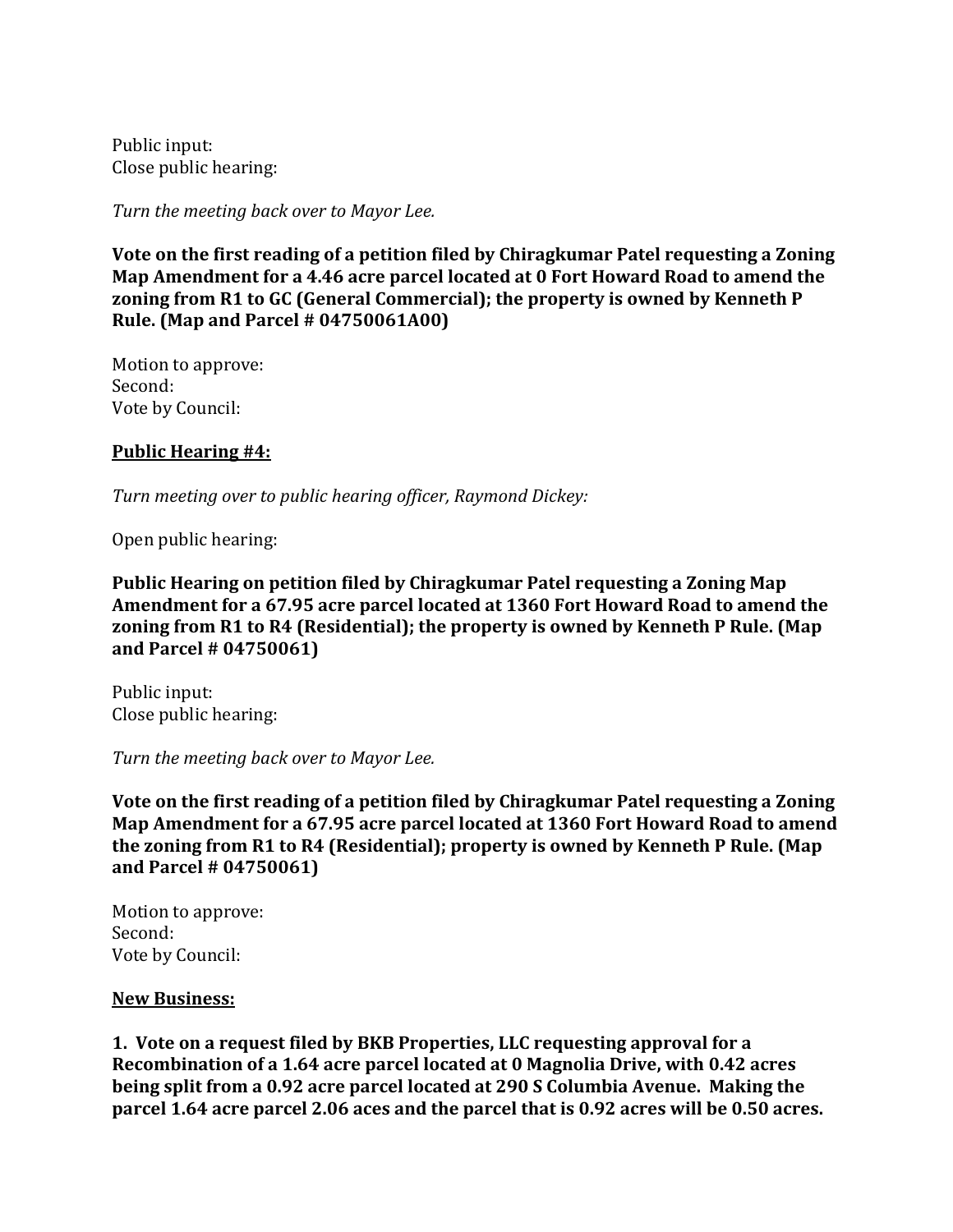## **Both properties are owned by BKB Properties, LLC. (Map and Parcel # R2090006 & R2090006E00)**

Motion to approve: Second: Vote by Council:

## **2. Request approval to pay Coastal Comfort Systems LLC for repair to the WWTP air conditioning unit in the amount of \$9,986.00. LI #506.4335.522217**

Motion to approve: Second: Vote by Council:

#### **3. Appointment of the Mayor Pro Tem for 2021.**

Motion to approve: Second: Vote by Council:

#### **4. Administrative Reports:**

(b) City Engineer (h) Wastewater (c) Chief of Police (i) Finance (d) Fire Department (j) Lost Plantation (e) Building/Zoning Dept. (k) Mayor and Council (f) Recreation Dept.

(a) City Manager (g) Water/Sewer/Public Works

### **5. Executive session to discuss personnel, pending litigation, attorney client privilege, and real estate.**

Motion: Second: Vote by Council:

Motion to return to meeting: Second: Vote by Council:

#### **6. Follow the statutes of executive session, to put on file an executive session affidavit and resolution.**

Motion to approve: Second: Vote by Council: